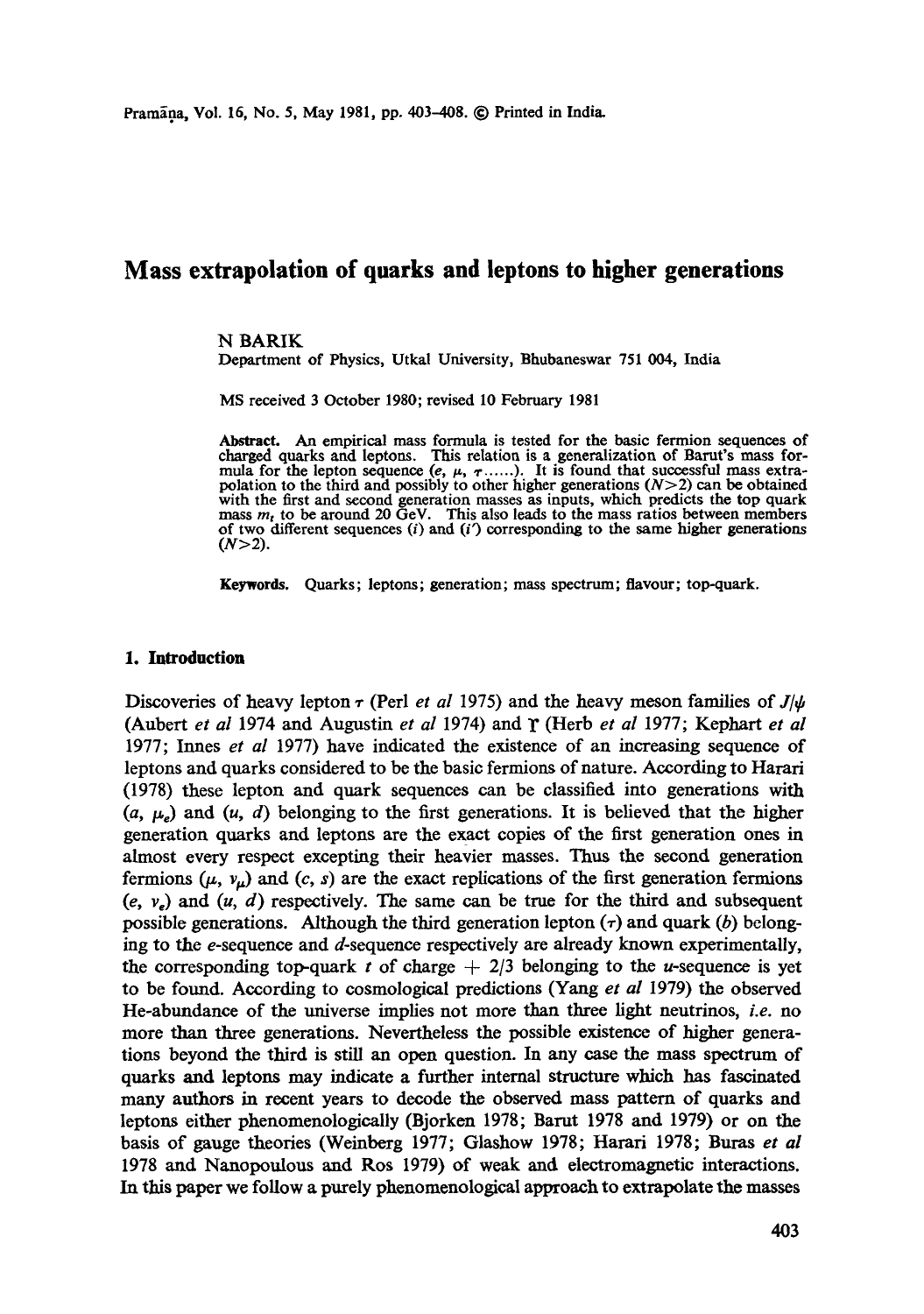# *404 N Barik*

of the basic fermions to higher generations with an *ad hoc* generalization of the charged lepton mass formula obtained by Barut (1979).

## **2. Phenomenologieal mass formula**

The occurrence of the charged lepton sequence  $(e, \mu, \tau, \cdot)$  is explained by Barut (1979) as due to the magnetic self-interaction of the electron. According to this view, the radiative effects give an anomalous magnetic moment to the electron which when coupled to the self field of the electron, implies an extra magnetic energy. This magnetic energy due to such a system consisting of a charge and a magnetic dipole, when quantized according to B6hr-Sommer-feld procedure, becomes proportional to  $n^4$ , where *n* is a principal quantum number generating different members of the charged lepton sequence. Now with little emphasis on any particular mechanism responsible for the occurrence of all the charged basic fermion sequences in general, we can make an empirical generalization of the mass formula obtained by Barut to generate the quark and lepton mass spectra simultaneously.

We write the basic fermion sequences including the neutral neutrinos in the following manner

$$
[f]_{tN} = \begin{bmatrix} N_{+} & 1 & 2 & 3 & 4(?) & \dots \\ \vdots & & & & & \\ \downarrow & 1 & \downarrow & & & & \\ 2 & e & \mu & \tau & \delta & \dots \\ 3 & \mu & c & t & h & \dots \\ 4 & d & s & b & g & \dots \end{bmatrix}
$$
 (1)

Here the suffix  $i = 1, 2, 3, 4$  gives the fermion sequences and  $N = 1, 2, 3, 4, \ldots$ refers to the generation number giving a particular number of a sequence. Then for the charged fermion sequences  $(i > 1)$  the mass of the Nth generation fermion is given by the empirical relation

$$
m_{iN}=m_{i1}\left[1+\lambda_i\;G(N)\right],\qquad \qquad (2)
$$

N

where 
$$
G(N) = \sum_{n=1}^{N} (n-1)^4
$$
, (3)

and  $\lambda_i$  is a constant somewhat dependent on the radiative anomalous magnetic moment which is presumed to be different for different fermion sequences. Barut (1979) has obtained  $\lambda_e = 3/2\alpha$  from a simple classical consideration. However in the absence of a concrete theory giving the exact form of  $\lambda_i$  we attach little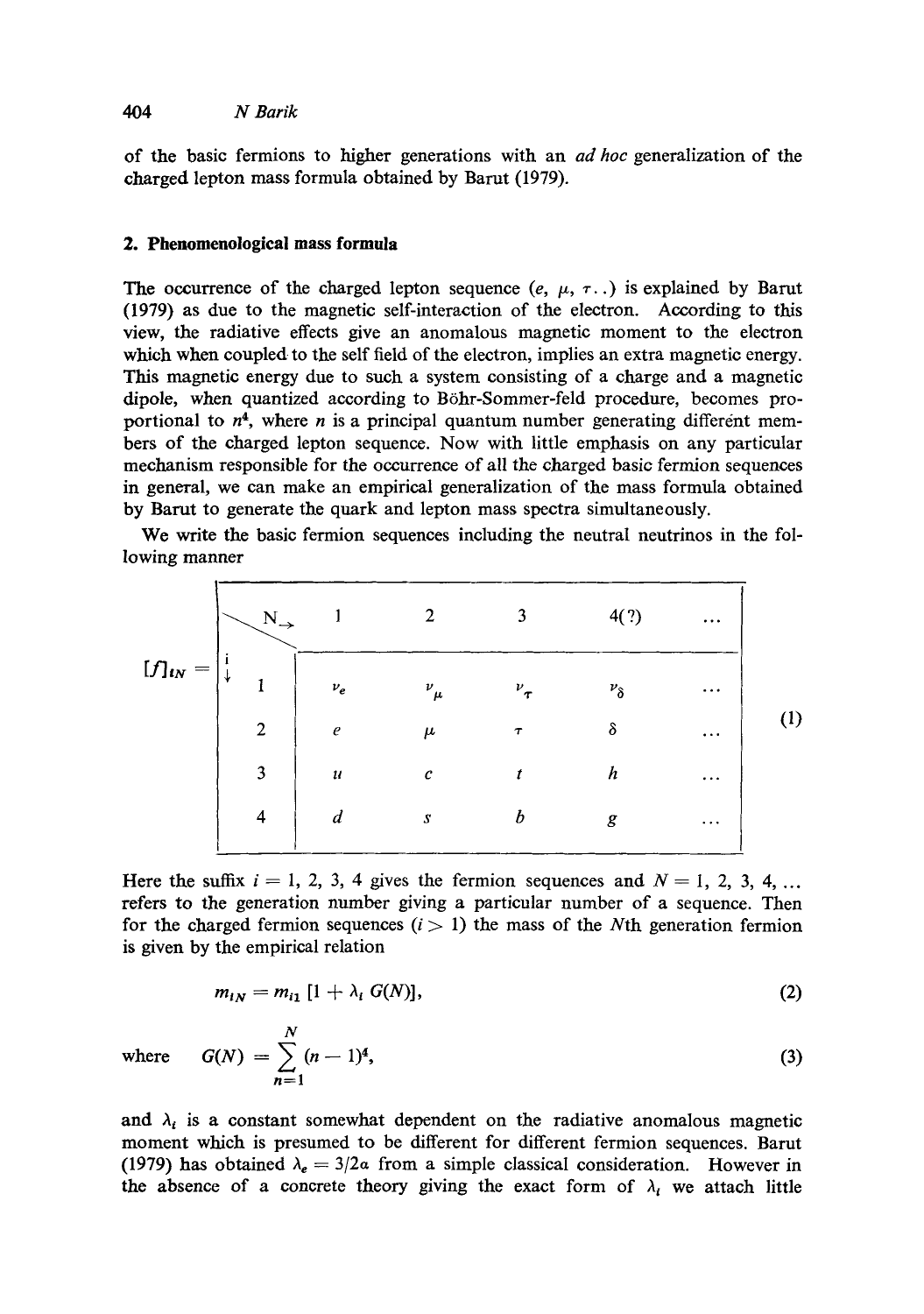emphasis on the exact mechanism responsible for the above mass formula (2). On the other hand we treat this mass formula entirely as an empirical one to be tested for its validity. Therefore our approach will be purely phenomenological where we eliminate  $\lambda_i$  by using the known masses of the first two members of a sequence to predict the masses of the other members of the same sequence. This method amounts to determining the constant  $\lambda_i$  with the knowledge of  $m_{i_2}$  and  $m_{i_1}$ from equations (2) and (3) as,

$$
\lambda_i = \left(\frac{m_{i2}}{m_{i1}} - 1\right). \tag{4}
$$

For quark sequences, Minami and Nakashima (1979) have used  $\lambda_{\mu} = 9/4\alpha$  and  $\lambda_d = 1/4a$  with  $m_{i2}$  and  $m_{i1}$  as the bare current masses taken in the following manner (Bjorken 1978)

$$
m_u \simeq 4 \text{ MeV}, \qquad m_d \simeq 7 \text{ MeV},
$$
  
\n
$$
m_c \simeq 1.2 \text{ GeV}, \qquad m_s \simeq 250 \text{ MeV}.
$$
 (5)

It is obvious that  $\lambda_i$  values determined in this manner are subject to certain arbitrariness depending on the input quark masses. However since for higher generations ( $N > 2$ ),  $G(N)$  in (3) is a very large number, this arbitrariness in  $\lambda_i$ does not substantially affect the predictions of the mass values  $m_{iN}$  for  $N > 2$  as long as  $(m_{12} - m_{11})$  is not altered significantly. This observation will be transparent from the following mass sum-rule obtained from (2) and (4) in the form,

$$
m_{i} = m_{i1} + (m_{i2} - m_{i1}) G(N). \tag{6}
$$

Therefore we believe that if we take the constituent quark masses as the inputs instead of the bare current masses, the predictions for higher generations would not be significantly different from those obtained by Minami and Nakashima (1979).

### **3. Mass extrapolations to higher generations**

We can now use the phenomenological mass sum-rule (equation  $(6)$ ) and the knowledge of the first and second generation lepton and quark masses for the extrapola: tions to higher generations. We take the input masses as given below

$$
m_e = 0.511 \text{ MeV}
$$
  $m_u = 0.3 \text{ GeV}$   $m_d = 0.3 \text{ GeV},$  (7)  
\n $m_\mu = 105.659 \text{ MeV}, m_c = 1.5 \text{ GeV}, m_s = 0.6 \text{ GeV}.$ 

Then we predict the third generation lepton and quark masses as follows:

$$
m_{\tau} = m_e + (m_{\mu} - m_e) G(3) = 1.788 \text{ GeV},
$$
  
\n
$$
m_b = m_a + (m_s - m_a) G(3) = 5.4 \text{ GeV},
$$
  
\n
$$
m_t = m_u + (m_c - m_u) G(3) = 20.7 \text{ GeV}.
$$
  
\n(8)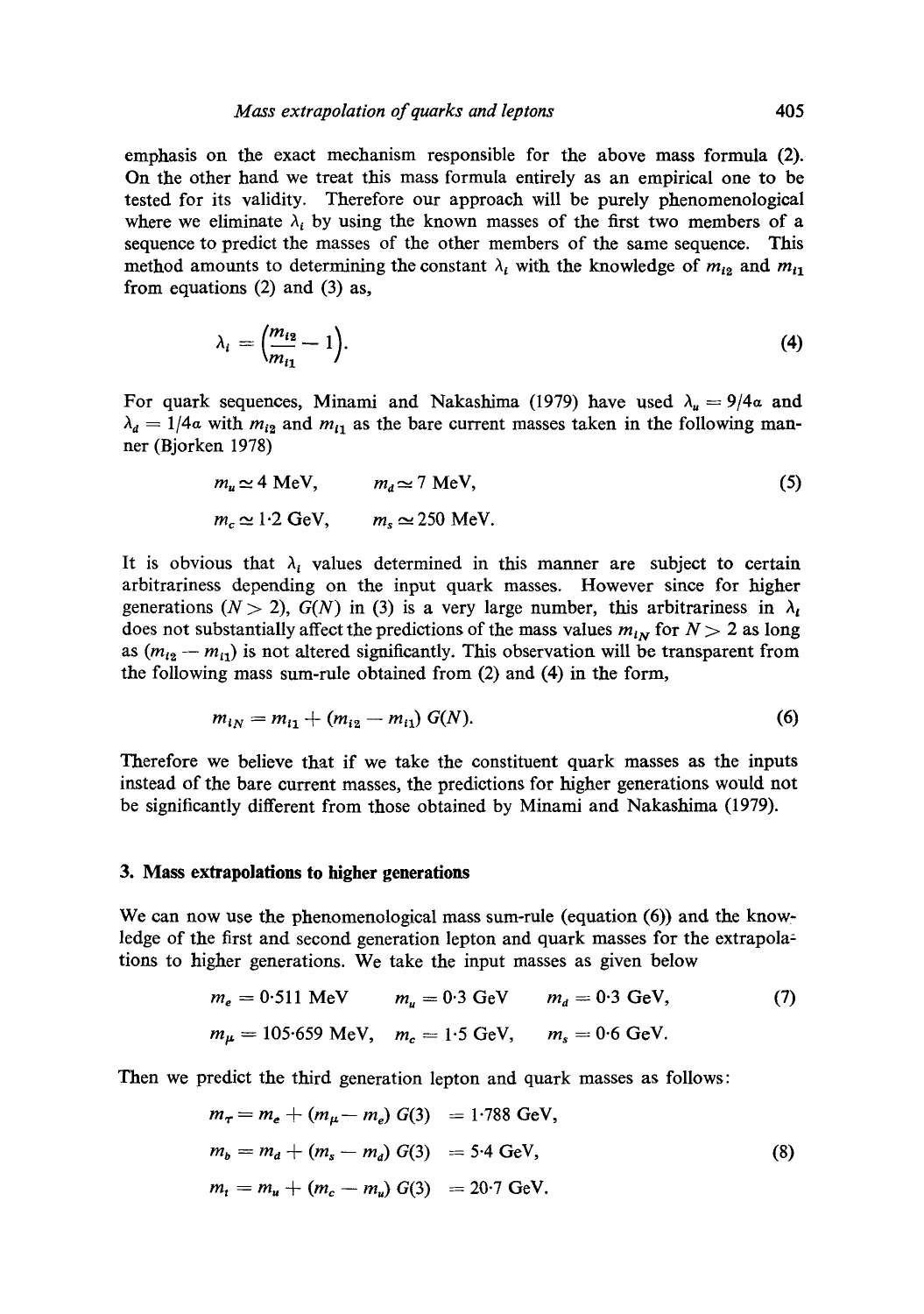The heavy lepton mass  $m_{\tau} = 1.788$  GeV obtained in this manner here and also by Barut (1979) compares very well with the experimental values

$$
(m_{\tau_{\text{exp}}}=1.782^{+3}_{-4} \text{ GeV}).
$$

The quark mass  $m_b = 5.4$  GeV calculated above is also well within the range of values required to generate the  $\gamma$  spectrum in potential models. It should also be pointed out that the prediction for the top-quark mass  $m_t = 20.7$  GeV is in conformity with the lower bound for this value indicated by the recent experiment at PETRA (Barber *et al* 1980).

If we further consider that higher generations beyond the third occur, then the lepton and quark masses in these generations can be obtained in a trivial manner from (6). As an example we give the predictions of the fourth generation masses as,

$$
m_{\delta} = m_e + (m_{\mu} - m_e) G(4) = 10.3 \text{ GeV},
$$
  
\n
$$
m_g = [m_d + (m_s - m_d) G(4) = 29.7 \text{ GeV},
$$
  
\n
$$
m_h = m_u + (m_c - m_u) G(4) = 117.9 \text{ GeV}.
$$
  
\n(9)

From  $(6)$  it is obvious that for a particular sequence i the members of the higher generations ( $N > 2$ ) would lie on a straight line with  $(m_{i2} - m_{i1})$  as the slope in a plot of  $(m_{iN} - m_{i1})$  vs  $G(N)$ . Therefore different fermion sequences would correspond to different straight lines in such a plot.

Finally we note that if we neglect the small contribution of the first generation fermion mass as compared to the large second term in (6), we would obtain the following mass relations for higher generation  $(N > 2)$  fermions belonging to different sequences,

$$
\frac{m_{iN}}{m_{i'N}} = \frac{(m_{i2} - m_{i1})}{(m_{i'2} - m_{i'1})}.
$$
\n(10)

This would imply the following mass ratios between quarks and leptons.

$$
\frac{m_b}{m_t} = \frac{m_g}{m_h} = \dots \approx \frac{(m_s - m_d)}{(m_c - m_u)} = 0.25,
$$
\n
$$
\frac{m_t}{m_\tau} = \frac{m_h}{m_\delta} = \dots \approx \frac{(m_c - m_u)}{(m_\mu - m_e)} = 11.4,
$$
\n
$$
\frac{m_b}{m_\tau} = \frac{m_g}{m_\delta} = \dots \approx \frac{(m_s - m_d)}{(m_\mu - m_e)} = 2.85.
$$
\n(11)

It will be interesting to compare these quark-lepton mass ratios with those obtained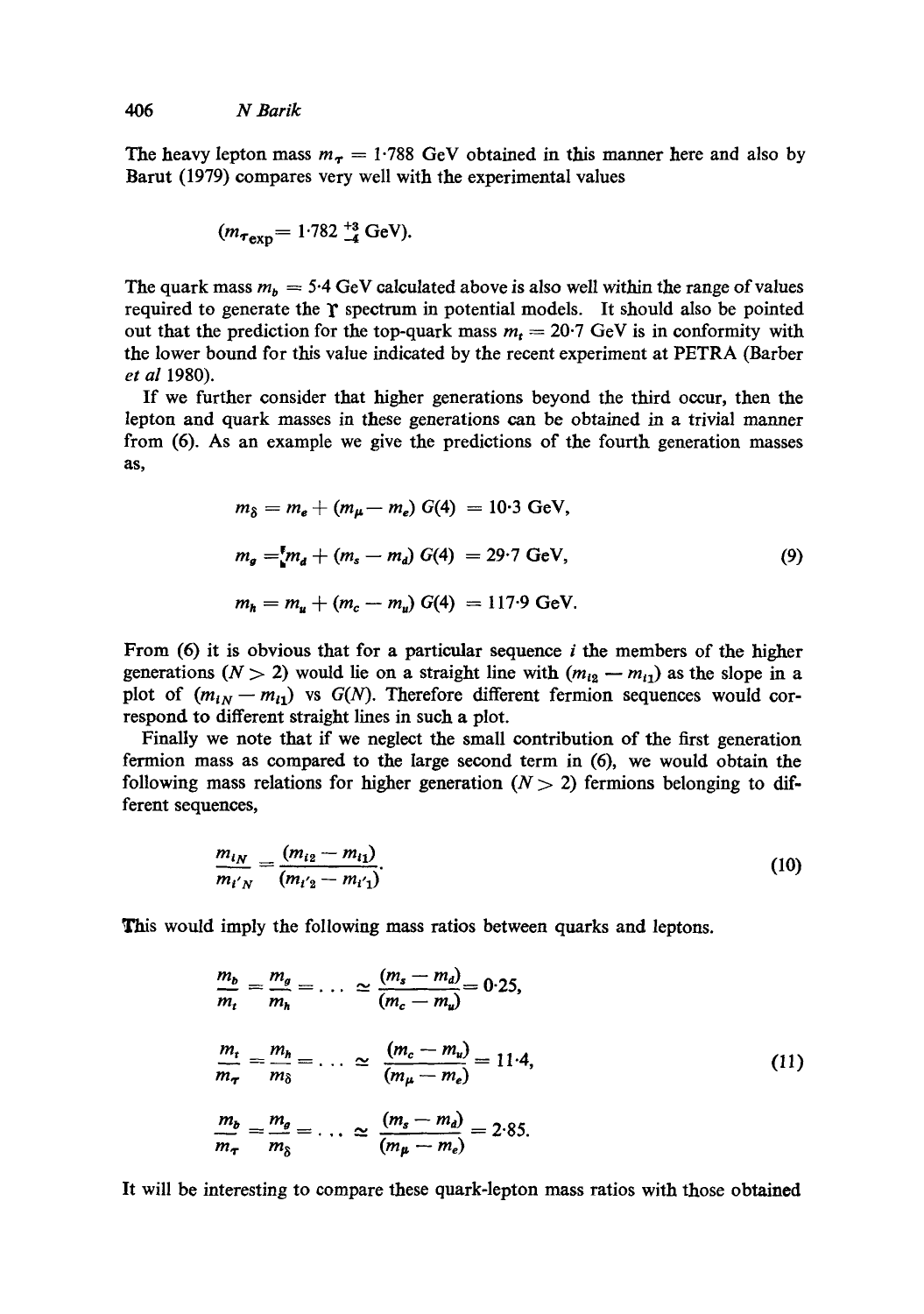from some grand unified models (Barbieri *et al* 1980 and Buras *et al* 1978). Buras *et al* (1978) obtain

$$
\frac{m_b}{m_{\tau}} \simeq \left[\frac{a_s\left(\Upsilon\right)}{a_s\left(M_1\right)}\right]^{12/(33-2F)}\tag{12}
$$

where  $a_s(\Upsilon)$  is the strong coupling constant evaluated at the mass of  $\Upsilon$  and  $M_1 =$  $10^{15}$  GeV and F is the number of quark flavours. Using experimental data to determine  $a_n$  and taking  $F = 6$ , they get  $(m_h/m_\tau) \simeq (2.7 - 3)$  which is the observed value that compares well with  $(m_b/m\tau) = 2.85$  from (11). Barbieri *et al* (1980) also find the mass ratio

$$
\frac{m_t}{m_{\tau}} = \frac{m_c}{m_{\mu}} \left[ \frac{a_s(\Upsilon)}{a_s(\psi)} \right]^{4/7},\tag{13}
$$

which with appropriate values of  $a_s(\gamma)$  and  $a_s(\psi)$  leads to  $(m_t/m_{\tau}) \approx 11.2$  that agrees well with the predictions of  $(11)$ .

# **4. Conclusions**

Following Barut (1979) if we treat higher generation quarks and leptons as the excitation of their first generations counterparts, then we can explain empirically the observed mass spectra of the charged quarks and leptons in a general manner. Although such a hypothesis is heuristic in nature, its phenomenological implications in reproducing the masses of  $\mu$ ,  $\tau$  and b successfully cannot be completely ignored. Therefore this approach may provide a guiding link towards the development of a more complete theory to derive the mass formula from first principles to explain the occurrence of the fermion sequences. Of comse within the scope of the above hypothesis we have no answer at the moment to the existence of the neutral lepton sequence  $(v_e, v_\mu, v_\tau, ...)$ . Although neutrino masses are believed to be consistent with zero, recent evidences of neutrino oscillations indicate the possibility of nonzero masses. If it is found to be true then it may provide a testing ground for the empirical formula given in (6) to have a further understanding of the exact mechanism responsible for generating different fermion sequences. Therefore the neutrino mass spectrum may play a key role to decide which picture makes more sense.

#### **Acknowledgements**

The author is thankful to Prof. B B Dee for his constant inspiration and valuable suggestions. Thanks are also due to Dr M K Parida for a fruitful discussion.

# **References**

Aubert J Jet *al* 1974 *Phys. Rev. Lett.* 33 1404 Augustin J E *et ai* 1974 *Phys. Rev. Lett.* 33 1406